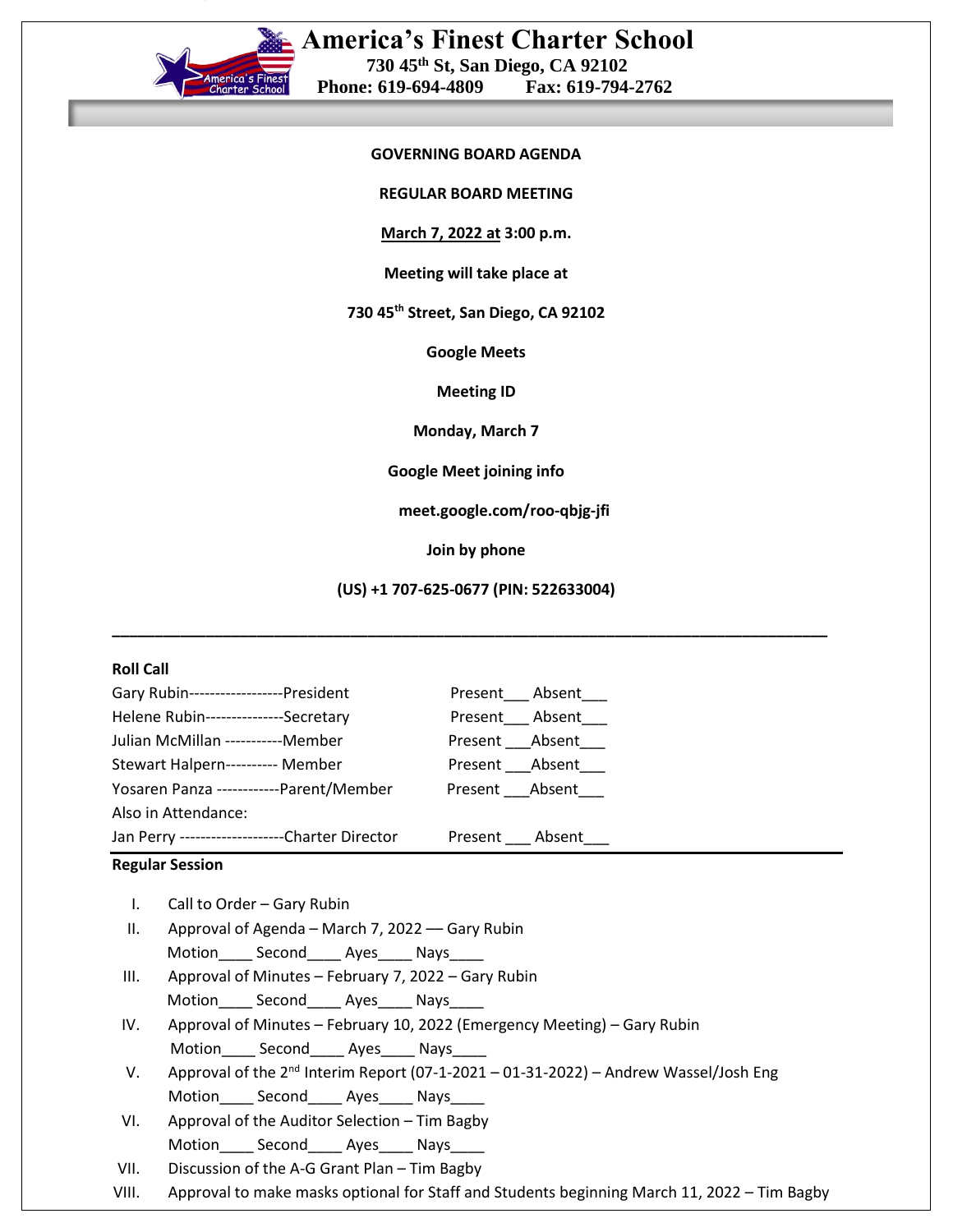

| Motion | Second | Ayes | Nays |  |
|--------|--------|------|------|--|
|--------|--------|------|------|--|

- IX. Approval authorizing Bank changes from Union Bank to Banner Bank (Jan Perry and Gloria De Leo to be dropped from the Union Bank account and the names Timothy Bagby and Andrea Vazquez are to be added to the account) – Tim Bagby Motion Second Ayes Nays
- X. Charter Updates Jan Perry, Tim Bagby (K-8) and Brent Wozniak (High School)
- XI. **CLOSED SESSION**

# **RECONVENE TO OPEN SESSION**

- XII. Meeting Adjourned
	- Motion Second Ayes Nays
	- **XIII. PUBLIC COMMENT** This is the appropriate point in the meeting for any members of the audience to speak on matters of special interest or concern not on the present agenda. Please see the instructions for presentations to the Board by Parents and Citizens on the next page.

The next regularly scheduled Governing Board Meeting is to be held **May 16, 2022**

# **INSTRUCTIONS FOR PRESENTATIONS TO THE BOARD BY PARENTS AND CITIZENS**

America's Finest Charter School ("School") welcomes your participation at the School's Governing Board ("Board") meetings. The purpose of a public meeting of the Board is to conduct the affairs of the School in public. Your participation assures us of continuing community interest in our school. To assist you in the ease of speaking/participating in our meetings, the following guidelines are provided:

- 1. Agendas are available to all audience members at the door to the meeting
- 2. Members of the public wishing to address the Board during Public Comment are requested, prior to the meeting, to submit to the Secretary of the Board their names and the subject on which they wish to speak. "Public Comment" is set aside for members of the audience to raise issues that are not specifically on the agenda. However, due to public meeting laws, the Board can only listen to your issue, not respond to take action. These presentations are limited to three (3) minutes and total time allotted to non-agenda items will not exceed fifteen (15) minutes. The Board may give direction to staff to respond to your concern or you may be offered the option of returning with a citizen-requested item.
- 3. Members of the public wishing to address the Board regarding items on the agenda are requested, prior to the meeting, to submit to the secretary of the Board their names and the subject on which they wish to speak. Regarding such items, you may specify that agenda item and you will be given an opportunity to speak for up to three (3) minutes when the Board discusses that item.
- 4. When addressing the Board, speakers are requested to state their name from the podium and adhere to the time limits set forth.